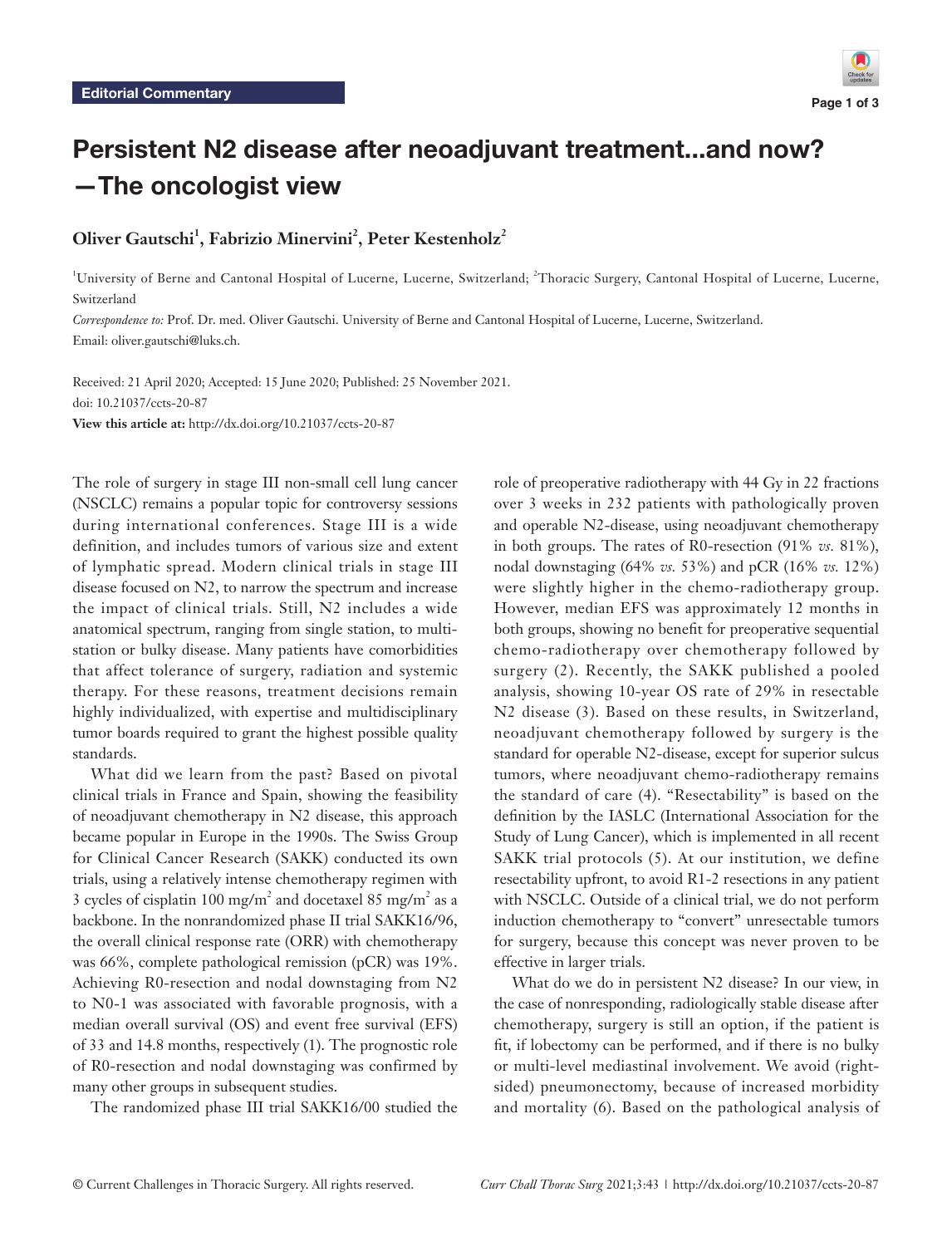#### **Page 2 of 3**

the resection specimen, and the postoperative condition of the patient, postoperative radiotherapy (PORT) should be discussed at the multidisciplinary tumor board, although the evidence supporting PORT is retrospective, as the results of the randomized LungART trial are pending (7). If the tumor progresses and becomes unresectable during chemotherapy, we dismiss surgery and switch to definitive chemo-radiotherapy. Before chemo-radiotherapy, we repeat PET-CT and brain MRI to rule our distant metastases. After chemo-radiotherapy, we do not use consolidation chemotherapy, but we routinely add consolidation immunotherapy, based on the results of the PACIFIC trial (8,9). In metastatic disease, optimal choice of further lines of systemic therapy will depend on molecular markers, which we test already at the time of initial diagnosis in stage III (and IV) nowadays.

What will the future bring? Relevant advances can be expected from neoadjuvant use of immune checkpoint inhibitors plus chemotherapy, a combination which is already very successful for the treatment of patients with metastatic NSCLC. In 2019, preliminary results in N2 disease were presented from the Spanish nonrandomized phase II trial NADIM. Patients with N2 or T4 N0 disease were treated with 3 cycles of nivolumab, paclitaxel and carboplatin. Among the first 41 operated patients, 83% had a major pathological response (MPR) and 59% had complete pathologic response, which is truly remarkable (10). Another trial recruited 30 patients with operable NSCLC, including 23 patients with stage IIIA, using neoadjuvant therapy with 2-4 cycles of atezolizumab, paclitaxel and carboplatin (11). Twenty-nine (97%) patients had surgery, 26 (87%) had R0 resection, and 57% had MPR. First results from the SAKK16/14 trial were released as an abstract (12). Sixty-eight patients with resectable N2 disease received 3 cycles of cisplatin and docetaxel, followed by 2 cycles of durvalumab. Fifty-five (81%) patients had surgery, the main reason for not undergoing surgery was disease progression. Radiologic response rate was 59%, EFS after 1 year was 73%. Further data, including pathological response rate, will be reported at the ASCO 2020 meeting. A new trial SAKK16/19 is ongoing, to study the role of low-dose radiotherapy as an immunosensitizer during neoadjuvant immuno-chemotherapy.

Perioperative immunotherapy remains work in progress. Safety needs to be addressed by randomized trials, although preliminary data from clinical trials do not suggest increased mortality or morbidity. The predictive value of pathological response for long-term survival needs to be validated. The hypothetical superiority of neoadjuvant immunotherapy over adjuvant immunotherapy warrants confirmation. Once the clinical benefit is fully established, the cost-efficacy of a short course of neoadjuvant immunotherapy will need to be compared with adjuvant immunotherapy for up to 1 year. Challenges will remain in the treatment of tumors progressing under neoadjuvant immunotherapy. Surgical trials provide laboratories with sufficient material, to get new insights into the biology of tumor escape mechanisms. These efforts will ultimately improve immunotherapy for NSCLC of all stages. Enrolment of patients into clinical trials therefore remains highly important.

#### Acknowledgments

*Funding*: *None*.

## Footnote

*Provenance and Peer Review:* This article was commissioned by the editorial office, *Current Challenges in Thoracic Surgery* for the series "Controversies in the Management of Stage IIIA Non-Small-Cell Lung Cancer". The article was sent for external peer review organized by the Guest Editors and the editorial office.

*Peer Review File:* Available at [http://dx.doi.org/10.21037/](http://dx.doi.org/10.21037/ccts-20-87) [ccts-20-87](http://dx.doi.org/10.21037/ccts-20-87)

*Conflicts of Interest:* All authors have completed the ICMJE uniform disclosure form (available at [http://dx.doi.](http://dx.doi.org/10.21037/ccts-20-87) [org/10.21037/ccts-20-87](http://dx.doi.org/10.21037/ccts-20-87)). The series "Controversies in the Management of Stage IIIA Non-Small-Cell Lung Cancer" was commissioned by the editorial office without any funding or sponsorship. FM served as the unpaid Guest Editor of the series. OG is a consultant for AMGEN, during the conduct of the study. The authors have no other conflicts of interest to declare.

*Ethical Statement:* The authors are accountable for all aspects of the work in ensuring that questions related to the accuracy or integrity of any part of the work are appropriately investigated and resolved.

*Open Access Statement:* This is an Open Access article distributed in accordance with the Creative Commons Attribution-NonCommercial-NoDerivs 4.0 International License (CC BY-NC-ND 4.0), which permits the non-